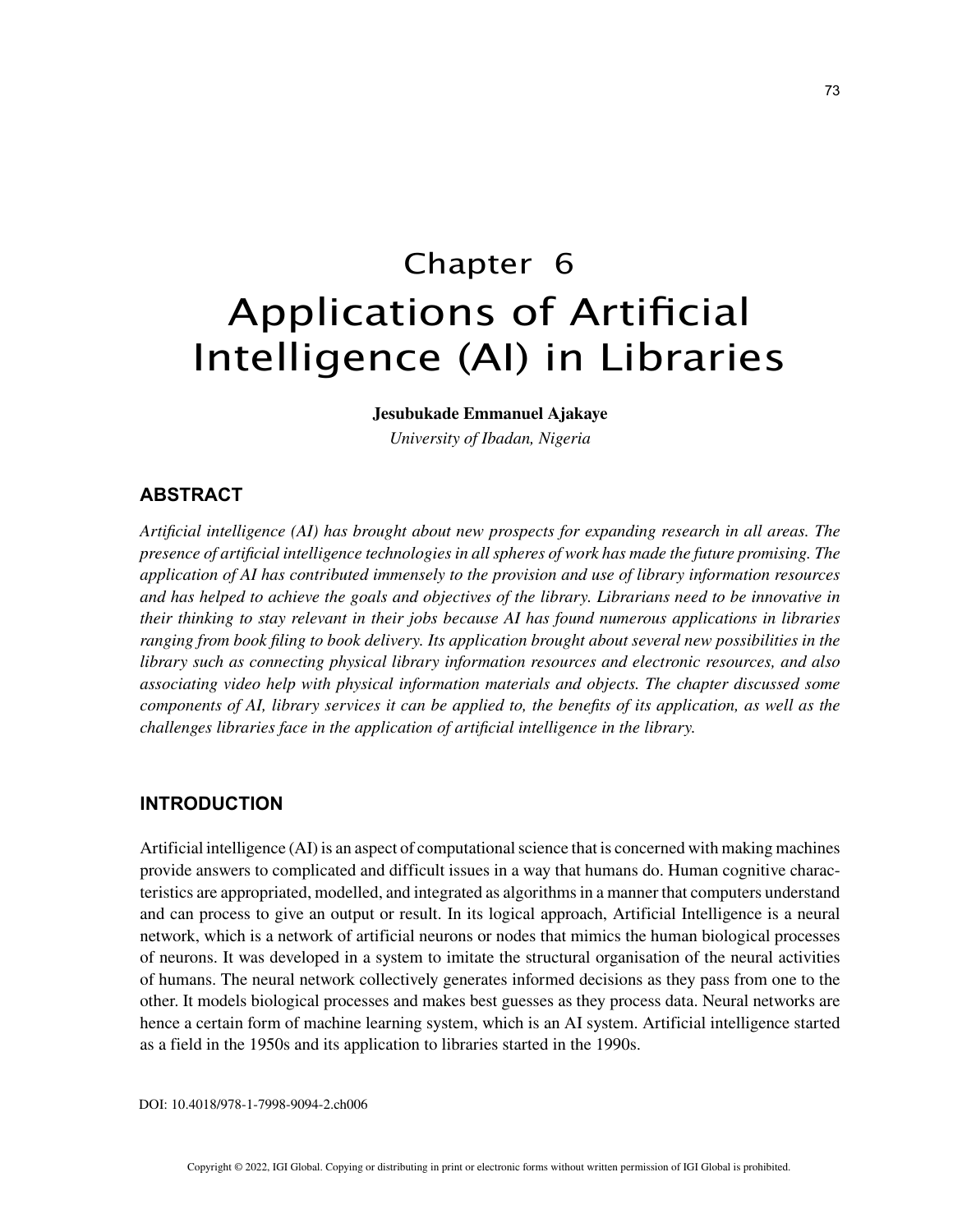Organisations and institutions must adapt to evolving technology to suit their end-user demands in the twenty-first century, which is an era of rapid transition and technological development. Artificial intelligence in libraries can be considered as a collection of techniques that enable machines to detect, understand, behave, learn, and execute administrative activities, providing libraries with cutting-edge technologies. Librarianship as a profession is known for incorporating cutting-edge technologies not just for information dissemination. Artificial Intelligence has become the new emerging trend for libraries. Artificial intelligence has proven to be a breakthrough for information-driven sectors such as law, health, commerce, the auto industry, etc.

Artificial intelligence is an extensive, comprehensive field of study that non-specialists often find it difficult to grasp without some basic knowledge. AI has brought about new prospects for expanding research in all areas. New systems are now being developed by researchers to mimic librarians' thought processes and exhibit human behaviours which were before impossible. ICT devices, computer systems, and other gadgets are progressively becoming technologically advanced and are built to reason and function as humans do, also with the perception of Human Intelligence (HI) getting transformed into Artificial Intelligence (AI). Tacit human knowledge has to be extracted and used to build an intelligent system (that is, to build an AI device, relevant characteristics and knowledge are first extracted from human experts, and these characteristics and knowledge are often heuristic in nature). Computer-based products and services are applied and used for various library operational processes as well as to provide different library services and produce output products. The application of artificially intelligent systems will help simulate human decision making. Library intelligent systems utilise AI tools to provide patrons with knowledge-based services (Asemi and Asemi, 2018).

Artificial intelligence is widely spread and should be adopted and applied to the library. The rate of its application in libraries, especially in Africa, is slow. The application of these intelligent systems can mostly be found in academic libraries through the use of various library processes in the library. The major impact of AI application shows its real significance on our society rather than in its technological exploits. The goal the application of AI seeks to achieve is to automate the tasks of human beings. Until lately, several individuals have begun to realise that machines can complete or execute activities as difficult as interpretation or self-driving cars (ALA, 2019). This applies also to the provision and use of library information resources and services, as artificial intelligence and its aspects can be of immense help to achieving the goals and objectives of the library.

According to the 2016 IFLA Trend Report, AI now has the ability to both enhance and replace existing library functions. Librarians need to be innovative in their thinking to stay relevant in their jobs. Artificial Intelligence was one of the emerging technologies of this century in the IFLA Trend Report. It is noted that the influence of artificial intelligence on libraries in the future will mainly focus on three aspects, which include: Browsers can optimise search results beyond term search and text analytics of web material; Real-time multi-language translation can be supported through integrated speech recognition, language translation, and speech synthesis; Cloud services can be employed for translating and identifying complicated and dynamic web material. Looking forward to the future application of artificial intelligence tools in the construction of artificial intelligent libraries, AI is mainly reflected in the following three aspects: Intelligent guidance service for space in the library hall; Intelligent sensing space construction should be carried out such that users can use mobile phones, wearable devices, and other mobile terminals to enjoy intelligent voice service, intelligent seat reservation, accurate positioning of information materials in the library; and intelligent navigation through the library, especially for